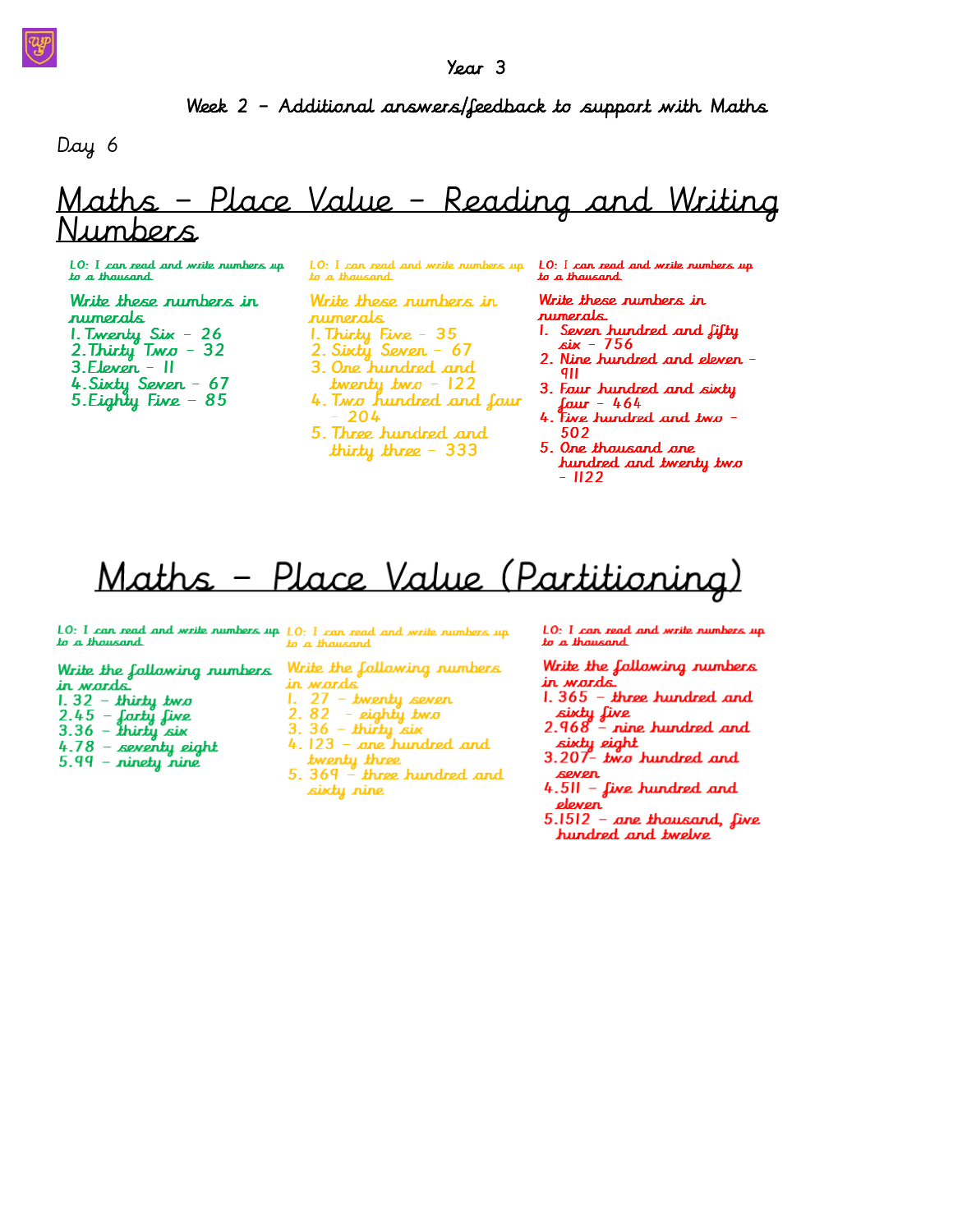Day 7

# Maths - Place Value

LO: I can recognies the place value of each digit.<br>BLP: Imagining 4, Naticing 3

What does the 6 represent in each of these numbers? 1.  $16 - 6$  anes = 6  $2.62 - 6$  tens =  $60$  $3.66 - 6$  tens and  $6$ anes =  $60$  and  $6$ 

What does the 2 represent in each of these numbers?  $1. 21 - 2$  tens = 20  $2.32 - 2$  anes = 2 3.42 - 2  $a$ nes = 2

 $LO: I. can recognize the place value of$ BLP: Imagining 4, Naticing 3

in each of these numbers? 1. 228 - 8 anes = 8<br>2. 28 - 8 anes = 8<br>3. 82 - 8 tens = 80 4.438 - 8 anes = 8<br>5.888 - 8 hundreds, 8  $tens, 8$  anes =  $800$ <br>and  $80$  and  $8$  $6.781 - 8$  dens =  $80$ 

 $LO: I$  can recognize the place value of Buch sugar<br>BLP: Imagining 4, Naticing 3

What does the 8 represent **What does the 3 represent** in each of these numbers?  $1.320 - 3$  hundreds = 300 2. 236 – 3 tens = 30<br>3. 123 – 3 anes = 3<br>4. 533 – 3 tens and 3  $2000 = 30$  and 3<br> $5.1023 - 3$  anes = 3<br> $6.2031 - 3$  tens = 30

Maths - Place Value (Partitioning)

LO: I can recognize the place value of each digit.<br>of each digit.<br>BLP: Imagining 4, Naticing 3

Partition the following rumbers  $1.26 - 2$  tens and 6  $\text{ones} = 20 \text{ and } 6$  $2.39 - 3$  tens and 9  $anes = 30$  and 9  $3.41 - 4$  tens and I anes  $3.456 - 4$  hundreds, 5  $= 40$  and  $\overline{1}$  $4.52 - 5$  tens and 2  $\text{ones} = 50$  and 2  $5.11 - 1$  ten and  $1$  anes - $10$  and  $1$ 

 $LO: I$  can recagnize the place value of BLP: Imagining 4, Naticing 3

Partition the following rumbers  $1.32 - 3$  tens and 2<br>anes = 30 and 2  $2.41 - 4$  tens and  $1$  ane  $= 40$  and  $\vert$  $tens$  and 6 anes = 400,  $50$  and 6  $4.211 - 2$  hundreds, tens and  $|$  ane = 200,  $10$  and  $1$  $5.123 - 1$  hundred, 2<br>tens and 3 anes = 100,<br>20 and 3 LO: I can recagnize the place value of each digit.<br>BLP: Imagining 4, Naticing 3

Partition the following numbers<br>1.321 - 3 hundreds, 2 tens<br>and 1 ane = 300, 20 and  $2.222 - 2$  hundreds, 2 tens<br>and 2 anes = 200, 20 and 2 3.136 - 1 hundred, 3 tens, 6

 $\Delta$  anes = 100, 30 and 6 4.269 - 2 hundred, 6 tens<br>and 9 anes = 200, 60 and 9  $5.1252 - 1$  thousand, 2 hundreds, 5 tens and 2<br>anes - 1000, 200, 50  $and<sub>2</sub>$ 

### Reasoning

 $574 = 500 + 70 + 4$  $628 = 600 + 20 + 8$  $703 = 700 + 0 + 3$ 

Problem Solving

- 48
- 2 1 0
- $\cdot$  Claire 345
	- Libby 368 Katie - 247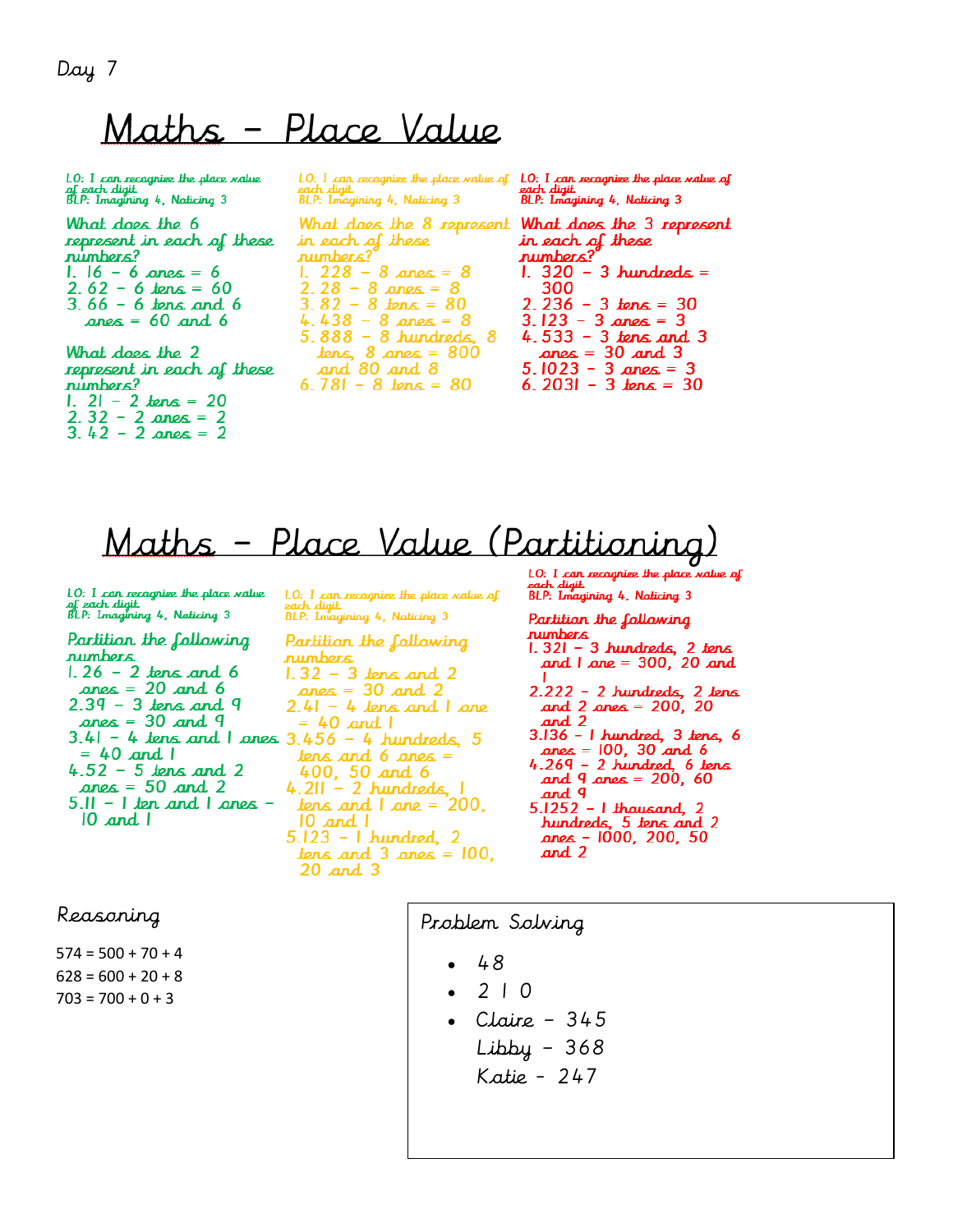Day 8



01 234 567 8910 11 12 13 14 15 16 17 18

hber sequence

3.<br>Complete the nu

 $15$ 

2. The sequence is going up in counts of 3 the next numbers would be 12, 15, 18

Circle the odd one out in each number pattern.

 $\circ$ 

| • 2, 4, 6, 8, 9, 10, 12          | 9 is the odd one out    |
|----------------------------------|-------------------------|
| $\bullet$ 0, 5, 10, 20, 30, 40   | 2. 5 is the odd one out |
| $\bullet$ 35, 30, 25, 20, 12, 10 | 12 is the odd one out   |

1. 2, 4, 6, 8, 10, 12

2. 15, 20, 25, 30, 35, 40 3. 60, 50, 40, 30, 20, 10



I start at O and count in 3's. I say the number 14.

1. Represent the multiples of 5 in a way they know and this will show how counting in 5's from zero all the numbers end in a 5 and 0.

2. False 14 isn't a multiple of 3 – 3, 6, 9, 12, 15, 18, 21, 24, 27, 30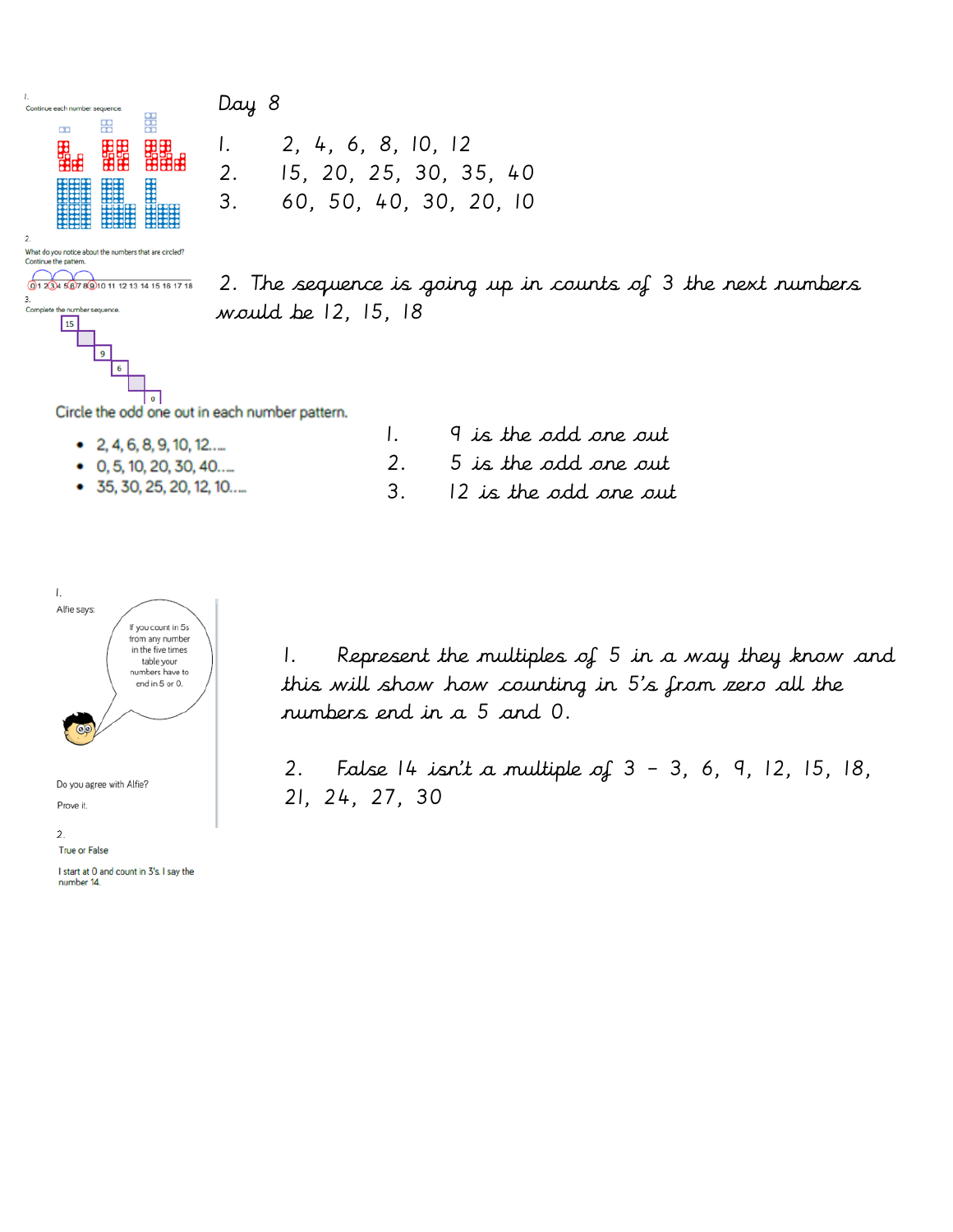### LO: I can fallow a sequence

#### LO: I can fallow a sequence

Camplete these number sequences and write the rules helaw:

| 1) $4 - 8 - 12 - 16 - ? - ? - ?$      |
|---------------------------------------|
| Rule: counting in $4\pi$ , 20, 24, 28 |
| 1) $16 - 24 - 32 - 40 - ? - ? - ?$    |
| Rule: counting in $8\pi$ , 48, 56, 64 |
| 1) $0 - 50 - 100 - 150 - ? - ? - ?$   |
| Rule: counting in $50\pi$ , 200, 250  |

1) 
$$
200 = 300 = 400 = ? = ? = ?
$$
  
\nRule: counting in 100<sup>'</sup> = 500, 600, 700

 $300$ 

1) Circle the add are aut in each number pattern.

$$
+ 4, 8, 12, 17, 20, 24, 28, -17 is the add one out
$$

100, 150, 200, 250, 330,  $350 - 330$  is the add ane out

#### LO: I can arder and campare 2 digit *numbers*



Do you agree with Sam?<br>Prove it.

I've or False

l start at 0 and count in 50's. I<br>will say the number 430.

#### . Irue or False

I start at 500 and count<br>backwards in 100s. I will say the number 900.

Represent their 8 times tables (count on in 8's from different numbers) 1. - what do they notice? They should notice that if you start from 0 the numbers are even however if you start from 1 and count up in 8's and the numbers are odd.

 $2.$ False - represent counting in 50's from 0 and how 430 is not one of the numbers you reach.

3. False - 900 is larger than 500, counting backwards so the numbers will get smaller not bigger therefore would not say 900 (however would if we were counting upwards in 100's)